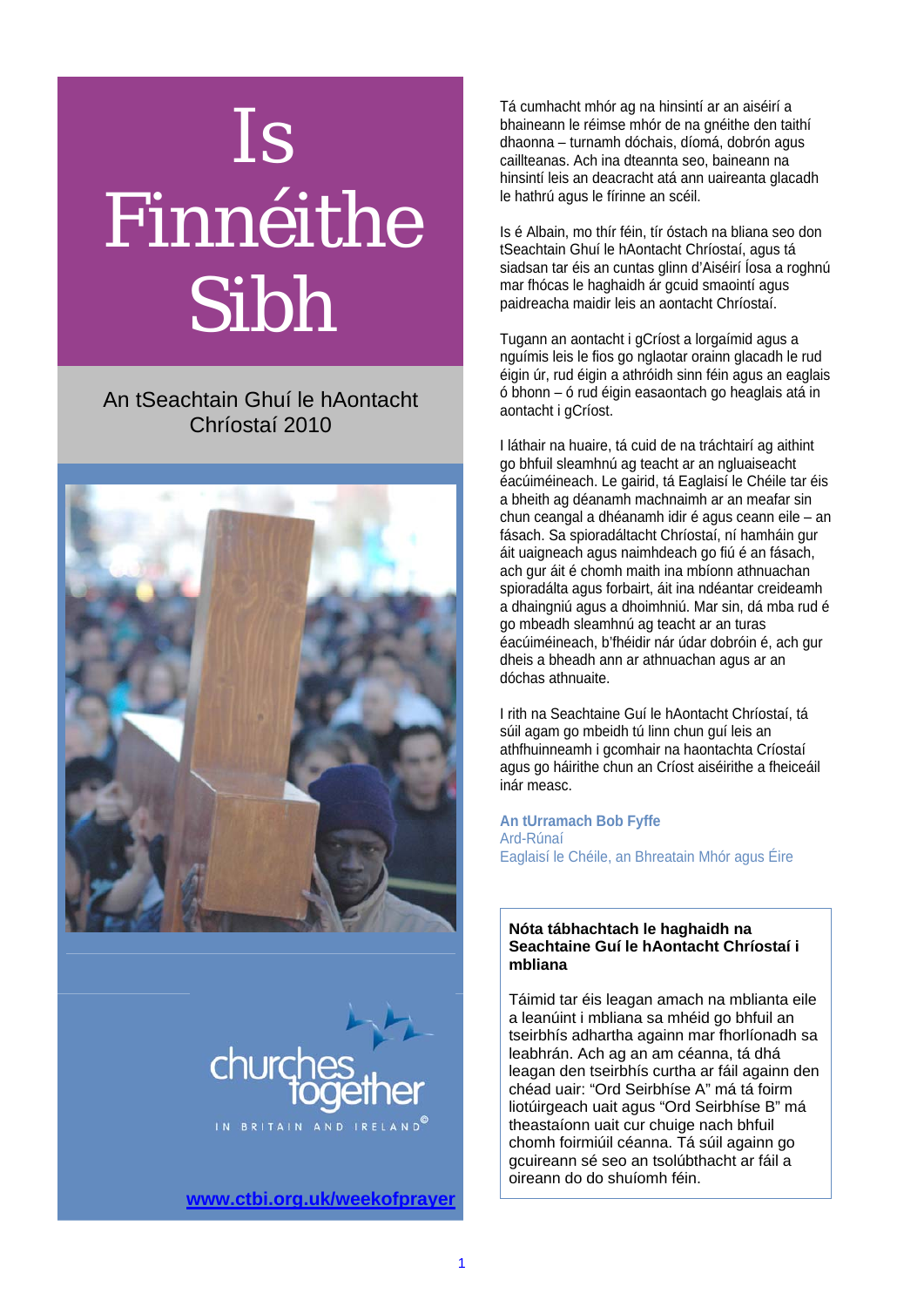## **Lá 1** Téama: Finné tríd an

### **TUSA**

- *1. Conas a dhéanann tú féin agus d'eaglais an saol a cheiliúradh?*
- *2. Conas a d'fhéadfadh daoine eile foghlaim uaitse gur beo é Críost?*
- *3. Cad iad na slite ina mbraitheann tú go bhfuil tú ag éirí níos cosúla le Críost, agus cad iad na slite ina mbraitheann tú nach bhfuil?*

### AN BRIATHAR

LÉIGH: *Geineasas 1:1. 26-31, Leabhar na Salm 104:1-24, 1 Corantaigh 15:12-20,*  Lúcas 24:1-5 – Nochtaítear an t-aiséirí do na mná ar dtús.

### FÓCAS: **Cad a bheir daoibh a bheith ar lorg an bheo i measc na marbh?** (Lúcas 24: 5)

### ATHMHACNAMH

Aimsir mairgní, agus gan cheiliúradh; aimsir chun an corpán cráite den tiarna dilghrách a ungadh go hionmhain.

Cé hiad na strainséirí glasta sin?

Gealann an t-aiséirí ag bun an éadóchais dhomhain; ag deireadh na hoíche gan suan, le heagla roimh a raibh le teacht, ola agus spíosraí, mná ag gol, fís gheamhach agus géaga luaidhe.

Gealann an mhaidin, briseann an solas tríthi, fírinne threascrach, domhan athraithe, faoi shileadh na pingine.

### AN DOMHAN

A Dhia, a chruthaigh sinn as do ghrá agus a tnúthann le bláth an ghrá, guímid leo siúd a ndéantar dobrón ar a spiorad, ar bhásaigh a ndóchas, a iompraíonn dólás an leathsholais, agus a tnúthann le teacht na maidine.

### $\begin{bmatrix} 1 & 2 \end{bmatrix}$  Téama: Finné trí scéalta a roinnt

### **TUSA**

- *1. Ar tarraingíodh isteach i scéalta daoine eile riamh tú?*
- *2. An raibh ocáid riamh ann inarbh fhéidir leat scéal creidimh a roinnt?*
- *3. Cá dtiocfaimid ar chaint ar an tSoiscéal ag baint úsáide as meáin chumarsáide nuaaimseartha?*

### AN BRIATHAR

LÉIGH: *Geineasas 1:1. 26-31, Leabhar na Salm 104:1-24, 1 Corantaigh 15:12-20, Lúcas 24:13-17a – An bealach go hEamáús* 

FÓCAS: **Cad iad na scéala iad seo atá sibh a reic le chéile sa tslí?** (Lúcas 24: 17)

### ATHMHACNAMH

Cuimsíonn do scéal mo cheannsa: mo chuid bríonna sciorfhoclacha ar fad, mo chuid mílitrithe, míreanna scriosta agus athraithe. Déanann do scéal múnlú ar mo cheannsa ar shlí éigin, ag scrios ar cheap mé a bheith doscriosta, ag sníomh do chuid snáithí órga trí mo chuid bríonna iol-fhoclacha, ag déanamh miorúilte de mo shaol, miorúilt de do chuid trócaire agus grásta.

### AN DOMHAN

Údar an tsaoil agus an chómhra fhoirfe, bímid ag taisteal turas an tsaoil, ag roinnt ár gcuid scéalta, tusa ag siúl inár dteannta i ngan fhios dúinn. Go raibh maith agat, óir bíonn tú ann i gcónaí, ag éisteacht lenár gcuid ceisteanna, ag tabhairt do chuid freagraí, cuir orainn do chuid ceisteanna, Agus stiúir sinn i dtreo d'Fhírinne.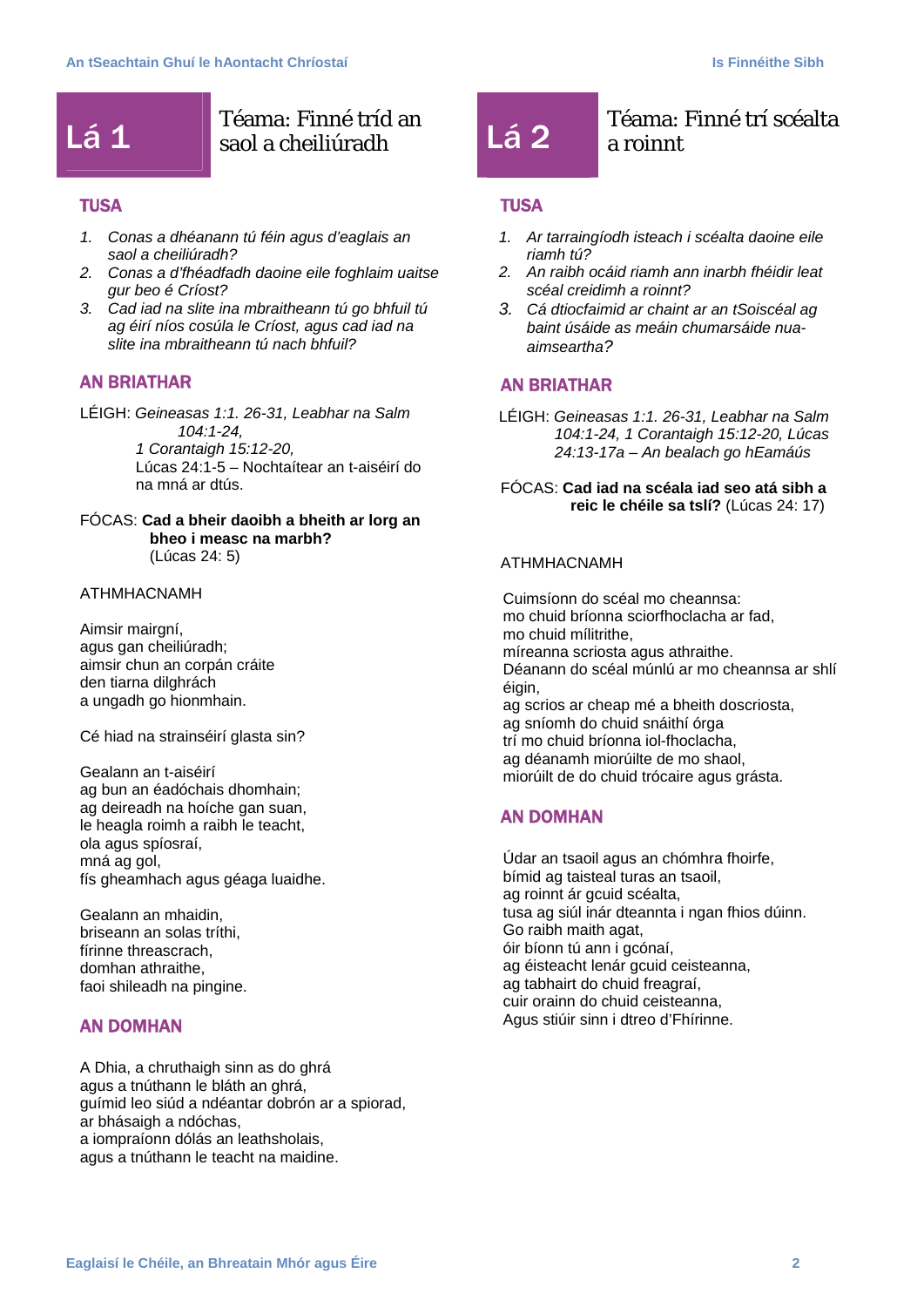## Lá 3 **Téama: Finné tríd an**<br>Lá 3 **Machdair** Mheabhraíocht

### **TUSA**

- *1. Cathain agus conas a bhíonn léirstean agat ar láithreacht Dé?*
- *2. An bhfuil léirstean agat ar cheilúrthaí agus ar thragóidí domhanda an lae inniu, agus conas a théann tú i ngleic leo i do shaol laethúil?*
- *3. An bhfuil rud éigin eile a d'fhéadfá nó a d'fhéadfadh d'eaglais a dhéanamh chun dul i ngleic leis na suíomhanna seo?*

### AN BRIATHAR

- LÉIGH: *1 Samúéil 3:1-10; Leabhar na Salm 23; Gníomhartha 8:26-40; Lúcas 24:13-19a – Íosa, an compánach gan aithint ar an mbóthar*
- FÓCAS: **An tusa an t-aon duine amháin atá ag cur fút in Iarúsailéim atá in ainbhios ar na nithe a tharla ann sna laethanta seo?** (Lúcas 24: 18)

### ATHMHACNAMH

Ag gábháil an bhóthair chrua ar ais ó Iarúsailéim, an t-aer trom le díomá, le brón, caillteanas agus aiféala. ("Agus sinne ag súil leis gurbh eisean a bhí chun Iosrael a fhuascailt") Bhí léirstean againn ar an stráinséir a bhí ar chomhchéim linne. Cár fhios dúinne go ndéanfadh an compánach gan aithint seo é féin a nochtadh le gníomh chomh simplí le roinnt an bhuilín aráin?

### AN DOMHAN

A Thiarna Íosa, buaileann tú linn, agus siúlann taobh linn sa tsaol laethúil. Guímis leis an grásta léirstean a bheith againn ar do láithreacht agus gach a chuireann tú ar fáil dúinn, ionas gur fearr a bheimid fianaiseach dár gcreideamh agus dár muinín asat.

### A Dhia,

siúlaimid an bóthar céanna agus a shiúl na daoine ar scoilt eachtraí na staire iad uainn. Tarraing níos gaire dá chéile fós sinn, le go dtaispeánfaimid le chéile an aontacht ar ghuí do mhac léi.

### $\begin{array}{r} \n\textbf{Téama:}\ \text{Finn\'e\, tríd an} \\
\textbf{Lá 4} \quad \textbf{dúchas agus an}\n\end{array}$ dúchas agus an traidisiún

### **TUSA**

- *1. Cé a spreag do chreideamh?*
- *2. Cad é atá i do chreideamh a spreagann tú gach lá?*
- *3. Cén chaoi a ndearna do thaithí saoil múnlú ort?*
- *4. Conas is féidir leat na nithe maithe de do thraidisiún a thabhairt ar aghaidh?*

### AN BRIATHAR

LÉIGH: *Deotranaimí 6.3-9; Leabhar na Salm 34; Gníomhartha 4,32-35; Lúcas 24: 19-27 – D'oscail sé na Soiscéil dóibh.* 

### FÓCAS: **Cé na rudaí?**

### ATHMHACNAMH

Níl an t-am a caitheadh iomlán san aimsir chaite, ach coinníonn sé air; sruth faoi cheilt, foinse bheatha in am an ghátair, ach a ligtear i ngaiste, i slodáin, uaireanta.

Nuair a chuireann brionglóidí briste mearbhall ar dheisceabail, á bhfágáil gan chéill gan dóchas, tagann traidisiúin as an nua, ag athrú na fírinne, chun patrún slánaithe Dé a athchruinniú.

Chuala Maois agus na fáithe fadó gealltanas ar dhuine a bhí le teacht,

a ndéanfaí athmhuintearas idir dhomhan agus neamh mar aon trína shaol, trína bhás agus trína aiséirí.

### AN DOMHAN

Dáil orainn, a Thiarna bheo fhuascailteach, na súile chun ár gcuid traidisiún a thuiscint ach chun scaoileadh leo chomh maith más gá. Deonaigh dúinn bua an ghrinnis le gur féidir linn na nithe sin a ndéantar do Chorp agus d'Eaglais astu a thabhairt dá chéile.

Tabhair dom radharc na súl, agus cluasa chun do ghlór grámhar a chloisteáil. Spreag chun gnímh mé gach lá chun go léireoidh mé an Aontacht atá i d'Eaglais agus i do Dhomhan.

A Dhia, guímid leis na hanamacha cráite, briste ag eachtraí coscracha, anfaiseach ag brionglóidí ídithe, ag déanamh dobróin agus ag glacaireacht ina chomhchodanna. Go raibh scéal an tslánaithe in Íosa Críost mar amhrán agus mar fhoinse nirte acu.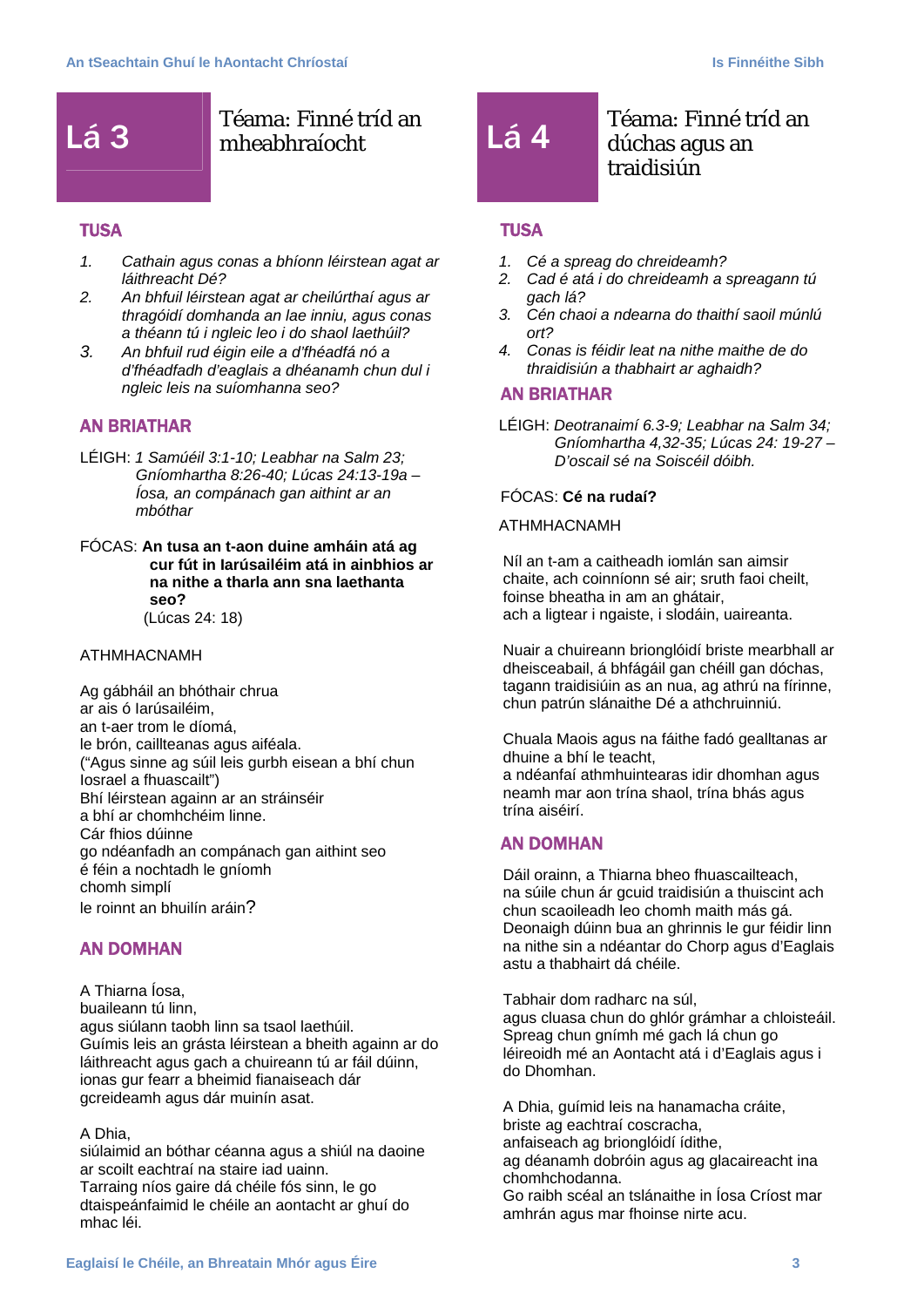## Lá 5 **Téama: Finné tríd an Calaimet an** Lá 6 **Téama: Finné tríd an**

### **TUSA**

- *1. Conas mar a chuireann fulaingt dhaoine eile a bhfuil aithne agat orthu isteach ort?*
- *2. Conas mar a chuir do thaithí féin ar an bhfulaingt isteach ar do chreideamh?*
- *3. Conas mar a chuireann na tuairiscí ar fhulaingt, dhaorsmacht agus bhochtanas na ndaoine nach bhfuil aithne agat orthu isteach ort?*
- *4. Conas a thugann Íosa dóchas dóibh siúd a bhíonn ag fulaingt?*

### AN BRIATHAR

- LÉIGH: *Íseáia 50.5-9; Leabhar na Salm 124; Rómhánaigh 8.35-39; Lúcas 24:25-27 A óinsiúla agus atá tú, agus leasc chun creidiúna*
- FÓCAS: **Nárbh fholáir go bhfulaingeodh an Críost na nithe úd chun go dtiocfadh sé isteach ina ghlóir? (Lúcas 24: 26)**

### ATHMHACNAMH

Briathra ón leanbaíocht, Maois agus fáithe, mothú ionannais, foinse shlandála, pléascann siad anois le brí nua.

Nach raibh gá leis? Dosheachanta? Fulaingt agus glóir, do-scartha; cailleadh beatha chun beatha a bhuachaint agus athshlánaíodh ár gcuid péine ar fad lena aiséirí.

### AN DOMHAN

A Dhia, molaimid tú as ucht dílseacht Íosa, a tháinig chugainn trína fhulaingt chun sinn a tharraingt isteach i do ghrá iontach.

Táim buíoch díot go bhfuil Slánaitheoir Fulangach againn a bhfuil taithí aige ar an bhfeallaireacht, ar an ngéarleanúint agus ar an éagothrom; a sheas céasadh coirp agus intinne.

Táim buíoch díbh uile ar thaispeáin bhur gcuid fulaingthe bhur ngrásta agus bhur gcuid dínite. Guímid, a Dhia, leo sin a fhulaingíonn: siúd a mhothaíonn gur caitheadh in airde iad, siúd a bhíonn ag streachailt ar aghaidh go crógach, agus siúd ar mhian leo go gcuirfí stop leis láithreach.

## dílseacht do na scrioptúir

### **TUSA**

- *1. Cad iad na sleachta scrioptúir is mó a bhfuil brí leo duitse?*
- *2. Cé nó céard a chuireann do chroí ar lasadh le díograis don tSoiscéal agus le fonn a bheith fianaiseach do Chríost?*
- *3. Cad iad na sleachta den Bhíobla a chabhraigh leat tuiscint níos doimhne a bheith agat ar fhianaise Chríostaithe eile?*

### AN BRIATHAR

LÉIGH: *Íseáia 55:10; Leabhar na Salm 119:17- 40; 2 Tiomóid 3:14-17; Lúcas 24.28-35 – Osclaíonn Íosa na Scrioptúir do na taistealaithe* 

FÓCAS: **Nach raibh ár gcroí ar lasadh ionainn le linn dó bheith ag labhairt linn feadh na slí, agus é ag nochtadh na scrioptúr dúinn (Lúcas 24:28-35)** 

### ATHMHACNAMH

Rinneadh feoil den Bhriathar agus rinneadh briathra faoin mBriathar a phriontáil: gan iontu ach cruthanna ar an leathanach, a léirigh cuspóir Dé go cumasach.

Agus chonaic agus thuig taistealaithe, cothromaithe ag arán briste os a gcomhair amach, dóite ag díleá na mbriathra.

Focail agus arán, intinní agus croíthe: an dá philéar den áiteamh, den fhírinne thuisleach, ag déanamh deisceabal lúcháireach de thaistealaithe starragánacha, ag truipeáil ar ais chun a gcuid gliondair a roinnt.

### AN DOMHAN

A Dhia, molaimid tú agus gabhaimid buíochas leat as do Bhriathar sábhála a shíneann amach chugainn tríd na Scrioptúir Naofa.

Gabhaimid buíochas agat chomh maith as na deartháireacha agus na deirfiúracha a roinnimid do Bhriathar leo. Faighimid flúirse do ghrá le chéile.

Guímid le solas do Spioraid Naofa, le go leanfaimid do Bhriathar a stiúrfaidh sinn i dtreo na haontachta a theastaíonn uait ar mhaithe leis an domhan.

A Dhia, guímis le taistealaithe buartha: díomách ag an easaontacht, millte ag an gcaillteanas, báite sa dobhrón, eaglach roimh an todchaí, ceal dóchais.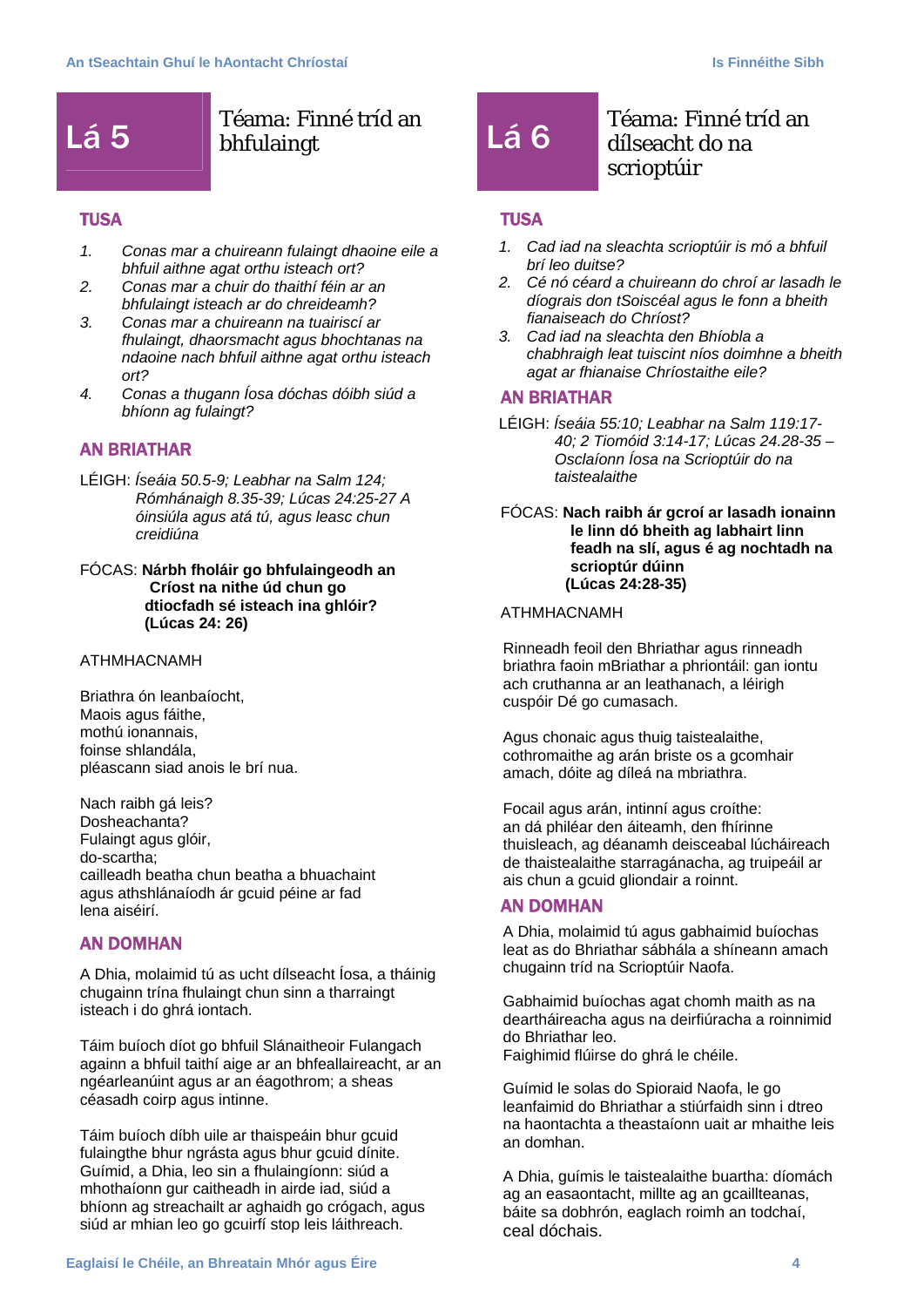

### Téama: Finné tríd an Téama: Finné tríd an dóchas agus an muinín Lá 8 aíocht

### **TUSA**

- *1. Conas a théann tú i ngleic le do chuid eaglaí agus amhras?*
- *2. An bhfuil slí ann ina bhfhéadfá a bheith mar údar eagla agus imní do dhaoine eile?*
- *3. Cé mhéad pobal Críostaí a thugann misneach dá chéile sa chreideamh agus sa dóchas?*

### AN BRIATHAR

LÉIGH: *Iób 19:23-27; Leabhar na Salm 63; Gníomhartha 3:1-10; Lúcas 24: 36-40 – Baineadh siar as na deisceabail sceimhlithe* 

### FÓCAS: **Cad é an scanradh atá oraibh, agus cad chuige a bhfuil ceisteanna ag teacht in bhur gcroí! (Lúcas 24:36-40)**

### ATHMHACNAMH

Crapaimid an saol go hoiriúint, agus síothlaímid an dóchas, agus freangaímid an muinín, sa tslí agus go mbíonn forlámhas ag an amhras.

Ní hé nach bhfeicimid, is é atá ann ná go bhfeiceann: ní ligeann an bás sámh d'fhírinne phriaclach an chreidimh.

Agus san anord a thugann aiséirí Chríost, ní hé an dochma taibhsiúil an t-uafás, ach an fuaiscneamh domhanda, a athraítear anois: tá cneasú sa dóchas ach tá loscadh croí ann chomh maith, agus gearrann an muinín ar shaolta.

### AN DOMHAN

A Dhia, ár sólás agus ár dtreoir, nuair is doimhne ar fad ár n-amhras, nuair is dorcha ar fad ár n-eaglaí, tá tú ann, cé go gcaillfeadh ár léirstean ceoch do láithreacht. Déan socair agus tacúil sinn, comhbhách le goilliúnachtaí daoine, le go nglacfaimid misneach i gcreideamh agus i ndóchas ar ár mbealach chugatsa.

## aíocht

### **TUSA**

- *1. Cad a chuireann isteach ar do chuid aíochta féin?*
- *2. An bhfuil an áit ina bhfuil tú i do chónaí tíosach do stráinséirí?*
- *3. Cén difríocht a dhéanann an eaglais?*
- *4. Cé hé an duine is mó ar chuir a chuid aíochta i bhfeidhm ort?*

### AN BRIATHAR

LÉIGH: *Gein 18:1-8; Leabhar na Salm 146; Rómhánaigh 14:17-19; Lúcas 24:41-48 – D'oscail sé a n-intinní chun go dtuigfidís na scrioptúir* 

### FÓCAS: **An bhfuil rud ar bith anseo agaibh a d'íosfaí? (Lúcas 24:41)**

### ATHMHACNAMH

Tá an troscadh go breá, ag díriú na haigne; tá an féastú án, ag roinnt an aráin.

Tá an troscadh pearsanta, uaigneach i gceart tá an féastú comhchoiteann, tagann spioraid le chéile ann.

Grá sa toirbheartas, ag deonú formheasa, ag freastal ar riachtanais an choirp, le grásta.

Tá tábhacht le gach ceann acu, an chéad cheann agus an ceann deiridh, caithfidh fáilte a bheith roimh chách, caithfidh áit a bheith ann rompu.

### AN DOMHAN

A Dhia na láimhe oscailte, ina bhfaighimid fáilte: cabhraigh linn an t-ocrach a bheathú, teangacha na n-íotach a fhliuchadh, clúdach a thabhairt don nocht, aire a thabhairt do na heasláin, cuireadh chun cairdis a shíneadh chucu sin atá ar chúl éaga, mar oilithrigh bharróg an ghrá.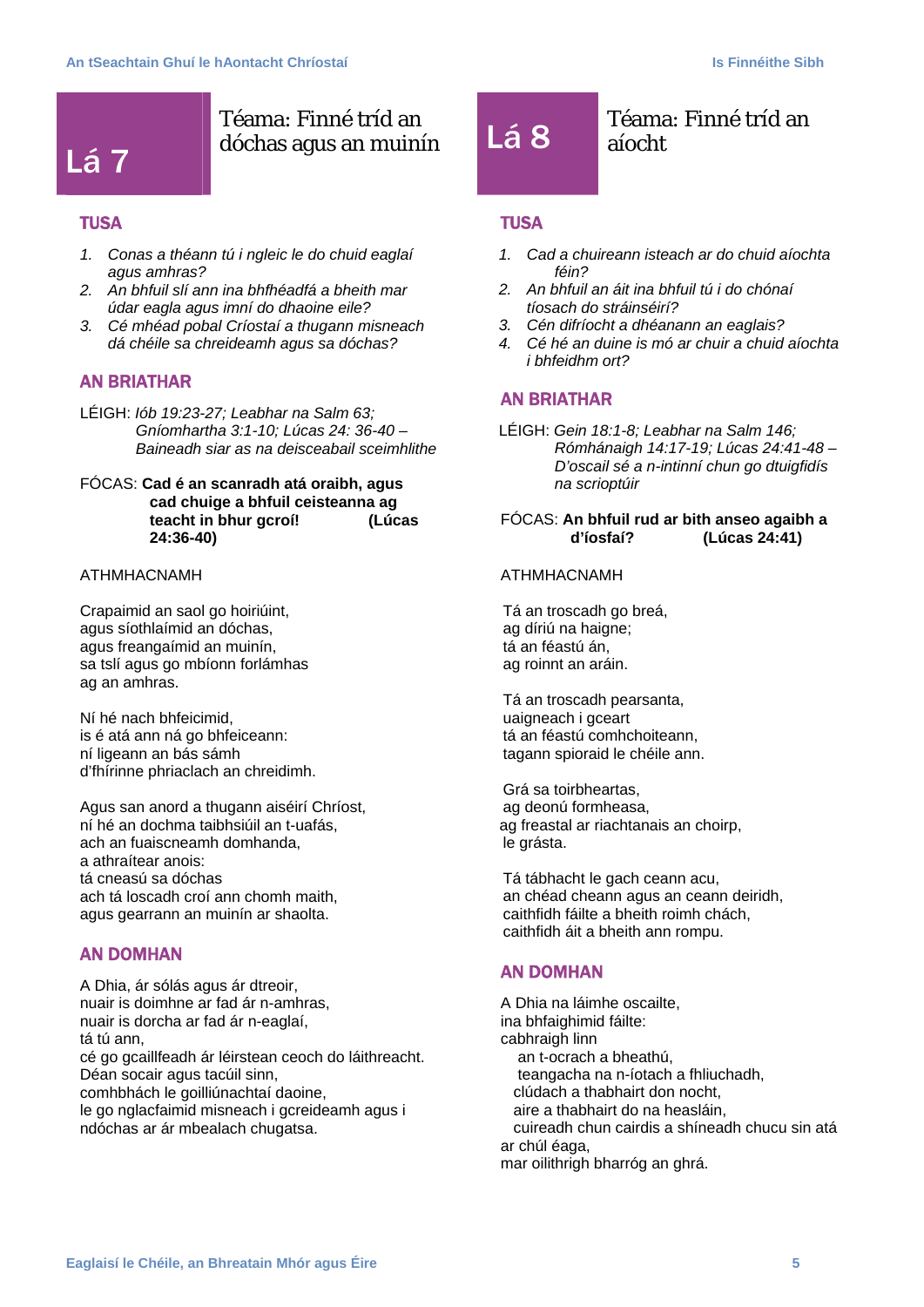## Ord Seirbhíse A

## CRUINNIÚ

De réir mar a thagann daoine isteach, d'fhéadfaí cárta a thabhairt dóibh leis an gceist "Cad leis a bhfuil tú ag súil?" scríofa air. Iarrtar orthu a gcuid freagraí a líonadh isteach, ag déanamh paidreach den fhreagra, agus bailítear i rith phaidir an idirghuí iad.

Agus an pobal ag cruinniú, cantar amhráin dheabhóideacha a thugann na traidisiúin dhifriúla le chéile. Iarrtar ar an bpobal éirí ina seasamh i gcomhair iomainn mholta deiridh.

### **Glaoch chun adhartha.**

Leag mé súil ar do shlánú a d'ullmhaigh tú i láithreacht na ndaoine uile.

**Solas i gcomhair foilsithe do na náisiúin ar mhaithe le glóir do phobail.** 

### I: An Nuacht ag an Tuama Folamh

### **Ag Cruinniú an tSoiscéil** Lúcas 24:1-12

D'fhéadfadh cúpla glór difriúl ón bpobal é seo a leámh amach, gach ceann acu ag rá abairte amháin.

Cuireann an léitheoir deiridh Bíobla os comhair an phobail, ag rá

*Seo é Soiscéal Chríost.* 

### **Moladh ar ghealadh d'fhírinne.**

### **Amhrán Mholadh an Aiséirithe**

Féach *Acmhainní breise* le haghaidh moltaí

### **Fáilte**

Déanann na ceannairí ar fad fáiltiú comhpháirteach i dtosach na háite adhartha. Tá míniú ar an tseirbhís le fáil san eochairthéacs: Lúcas 24:48 'Is finnéithe sibhse ar na nithe seo'.

### **Paidir tosaigh – Buíochas do láithreacht Dé**

*Guímis le go mbeimis réidh Chun glacadh le glaoch Bhriathar Dé* 

*A Dhia na n-Uile Chumhacht, a thug a oiread sin de ghrásta do d'Aspal Aindriú gur thug sé aire gan aon agó ar ghlaoch do mhic Íosa Críost: glaoigh orainn le do bhriathar naofa, agus tabhair dúinn an grásta chun tú a leanúint gan mhoill agus chun dea-scéal do ríochta a insint; trí Íosa Críost do Mhac, ár dTiarna, atá beo agus a smachtaíonn in éineacht leatsa, in aontacht an Spioraid Naofa. Dia amháin, anois agus go brách.*  **Áiméan.** 

### *Briathar*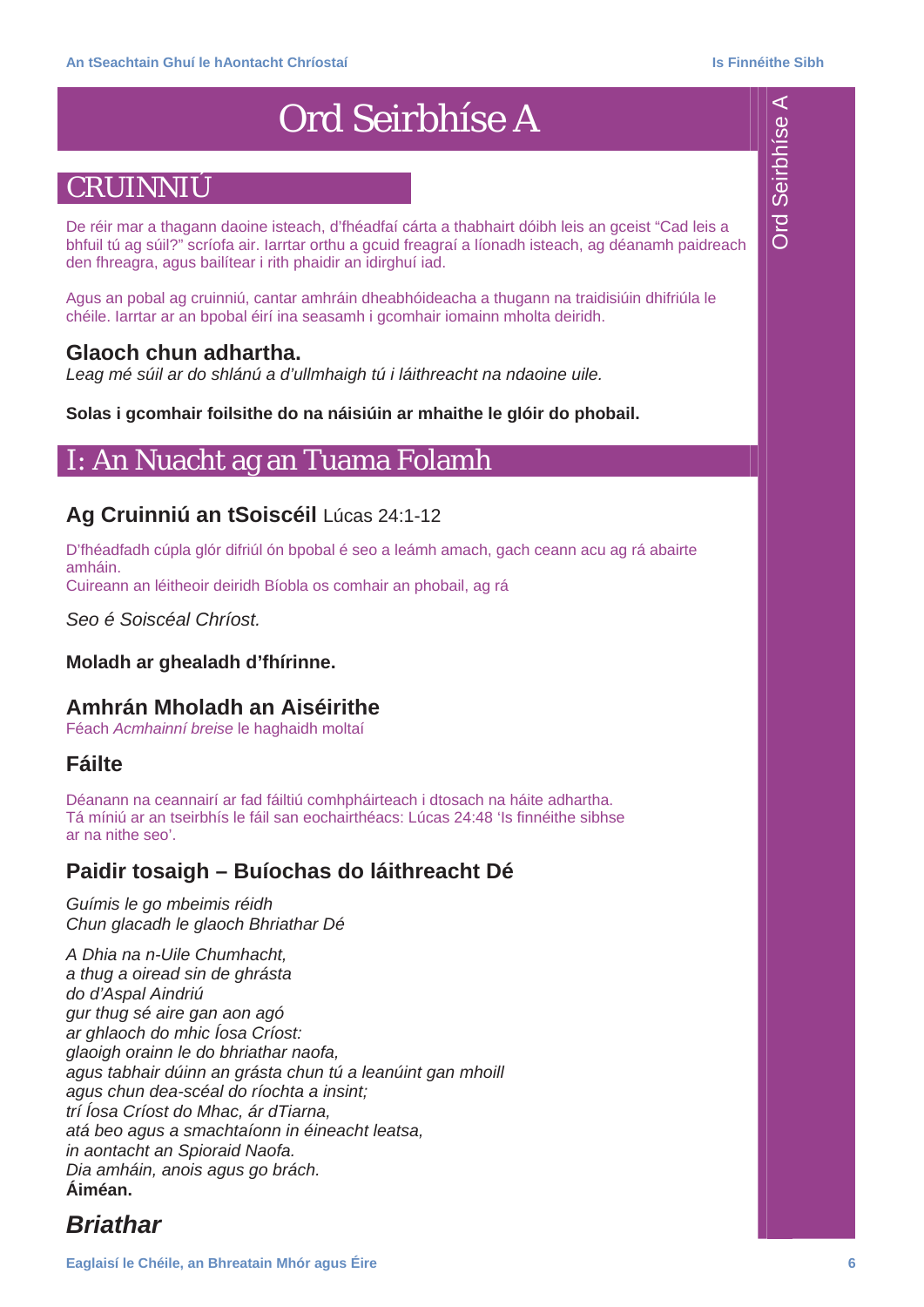## II: AN SCÉAL AR AN MBEALACH GO HEAMÁÚS

**Léamh** Lúcas 24:13-24

**Amhrán nó Salm**  *Mar shampla, Haven't you heard? (CG46)* 

**Léirsmaoineamh**  Féach *acmhainní breise* le haghaidh roghanna.

**Léamh** Lúcas 24:25-35 D'fhéadfaí é seo a fhógairt.

*Seo é Soiscéal Chríost.*  **Moladh Ghealadh na Fírinne.** 

**Amhrán: "***Will you come and follow me?" (R&S 558; CH5 533; Common Ground 148)* 

**Caint, Seanmóir nó Athmhachnamh**  "Seo é an Soiscéal a roinnimid."

### III: IS FINNÉITHE SIBH

**Léamh** Lúcas 24:36-49 D'fhéadfaí é seo a fhógairt.

*Seo é Soiscéal Chríost.*  **Moladh Ghealadh na Fírinne.** 

Creidimid gur fhulaing Íosa, an Críost, an Slánaitheoir, agus gur éirigh sé ó mhairbh ar an tríú lá, agus go bhfuil aithreachas agus maithiúnas na bpeacaí le fógairt ina ainm os comhair na náisiún uile

### *Paidreacha*

### **Paidreacha an Idirghuí**

*D'fhéadfaí an fhreagairt "Tabhair do sheacht ndícheall dá ndíogha" (aistriúchán Gaeilge ar an abairt Bhéarla "Bring your best to their worst" in "There is One Among Us" le Wild Goose Publications) a rá nó a chanadh cúpla uair agus na cartaí le "Cad leis a bhfuil tú ag súil" scríofa orthu á mbailiú, díreach roimh na paidreacha. D'fhéadfaí an fhreagairt a chanadh i rith na bpaidreacha chomh maith. Is féidir freagairtí eile a úsáid chomh maith.* 

**Paidir an Tiarna** 

### **An tSíocháin**

**Ceannaire** Tháinig an Críost aiséirithe agus sheas sé féin i measc a chuid deisceabal agus dúirt leo: 'Síocháin daoibh'. Bhí áthas orthu nuair a chonaic siad an Tiarna. Síocháin an Tiarna daoibh go brách. **Cách Go mba hé duit.** 

**Iomann nó Amhrán**  Féach *Acmhainní breise* i gcomhair moltaí.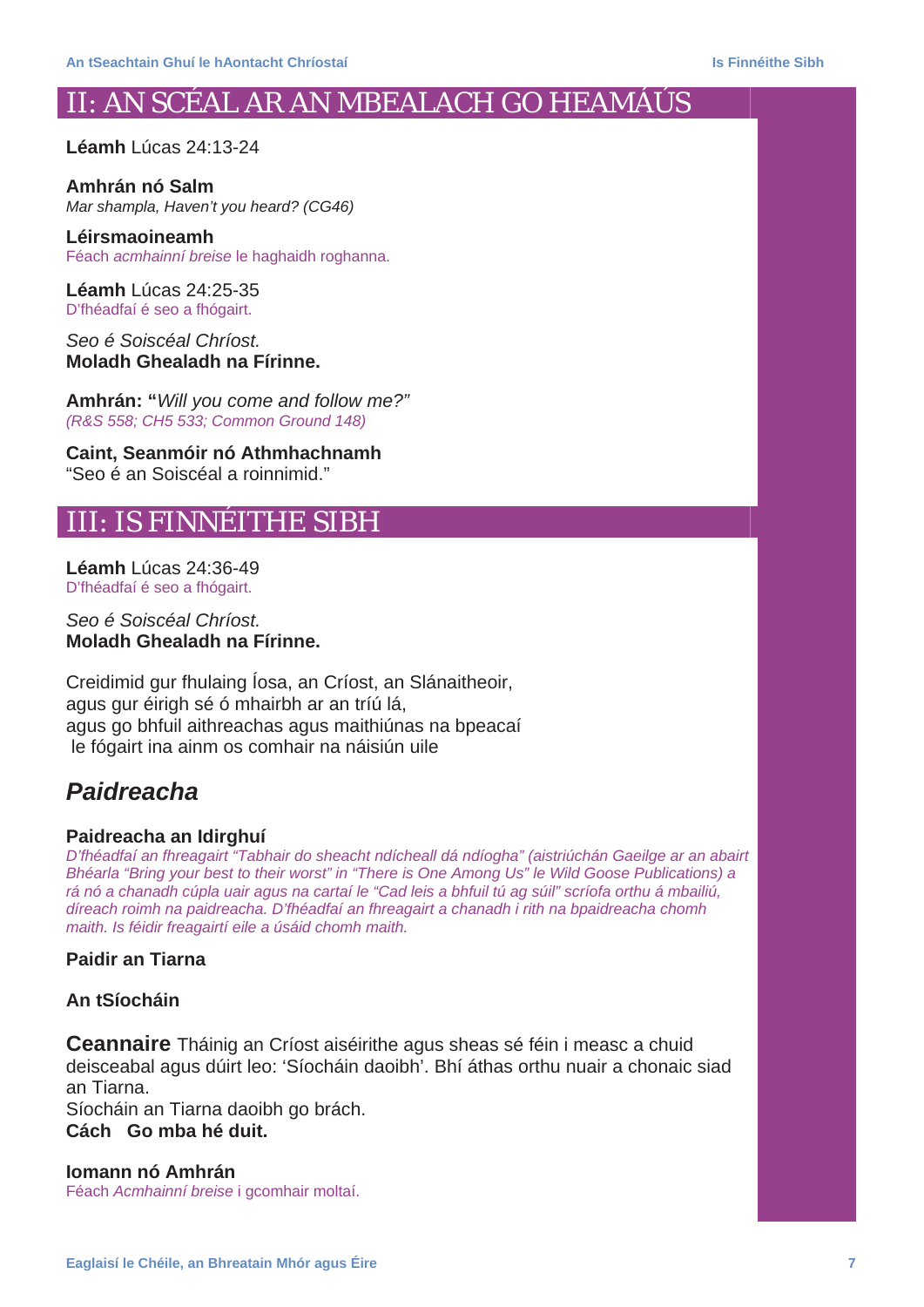### CUIREADH CHUN TIOMNAITHE

**CEANNAIRE** Cén áit a dtiomnaímid sinn féin a bheith inti?

### *Paidir an Tiomnaithe (deireann cách é seo)*

**Tabhair sinn ón áit ina bhfuilimd, go dtí an áit ar mhaith leat go mbeimis inti; déan comharthaí beo do Ríochta atá le teacht dínn, seachas caomhnóirí ar an tseanoidhreacht amháin, spreag sinn le hathfhuinneamh i gcomhair ceartais agus síocháin idir na huile dhuine;** 

**Líon sinn le creideamh, le dóchas, agus leis an ngrá, a chuimsíonn an Soiscéal; agus trí chumhacht an Spioraid Naofa, tarraing le chéile mar aon sinn.** 

**Go gcreide an domhan ionat, go raibh d'ainm urramach ag ár náisiúin, gurab fearr a dhéanfadh d'eaglais do chúram mar chorpán duit, tiomnaímid sinn féin chun tú a ghrá, chun freastal ort, agus chun tú a leanúint mar oilithrigh, seachas stráinséirí.** 

### **Áiméan.**

*(Aistriúchán Gaeilge ar an bpaidir thiomnaithe as ar baineadh úsáid ag an tseirbhís tosaigh de chuid* Action of Churches Together in Scotland*.)* 

### AG DUL AR SCOR

### **An Bheannacht/Beannacht na Naomhshacraiminte**

Dia a d'ardaigh Íosa Críost ó mhairbh, tugadh sé an muinín daoibh iontaobhas a bheith agaibh as an ríocht atá le teacht.

### **Áiméan.**

Críost a bhris an t-arán agus a shiúlann lena chuid cairde, Beathaíodh sé sibh lena Bhriathar, agus stiúradh sé sibh ar shlí na fírinne .

### **Áiméan.**

An Spiorad a chumasaíonn an eaglais go brách Tugadh sé aontacht daoibh chun go ndéanfaidh sibh fianaise le cumhacht a ainm.

### **Áiméan.**

Agus an bheannacht …

### **Áiméan.**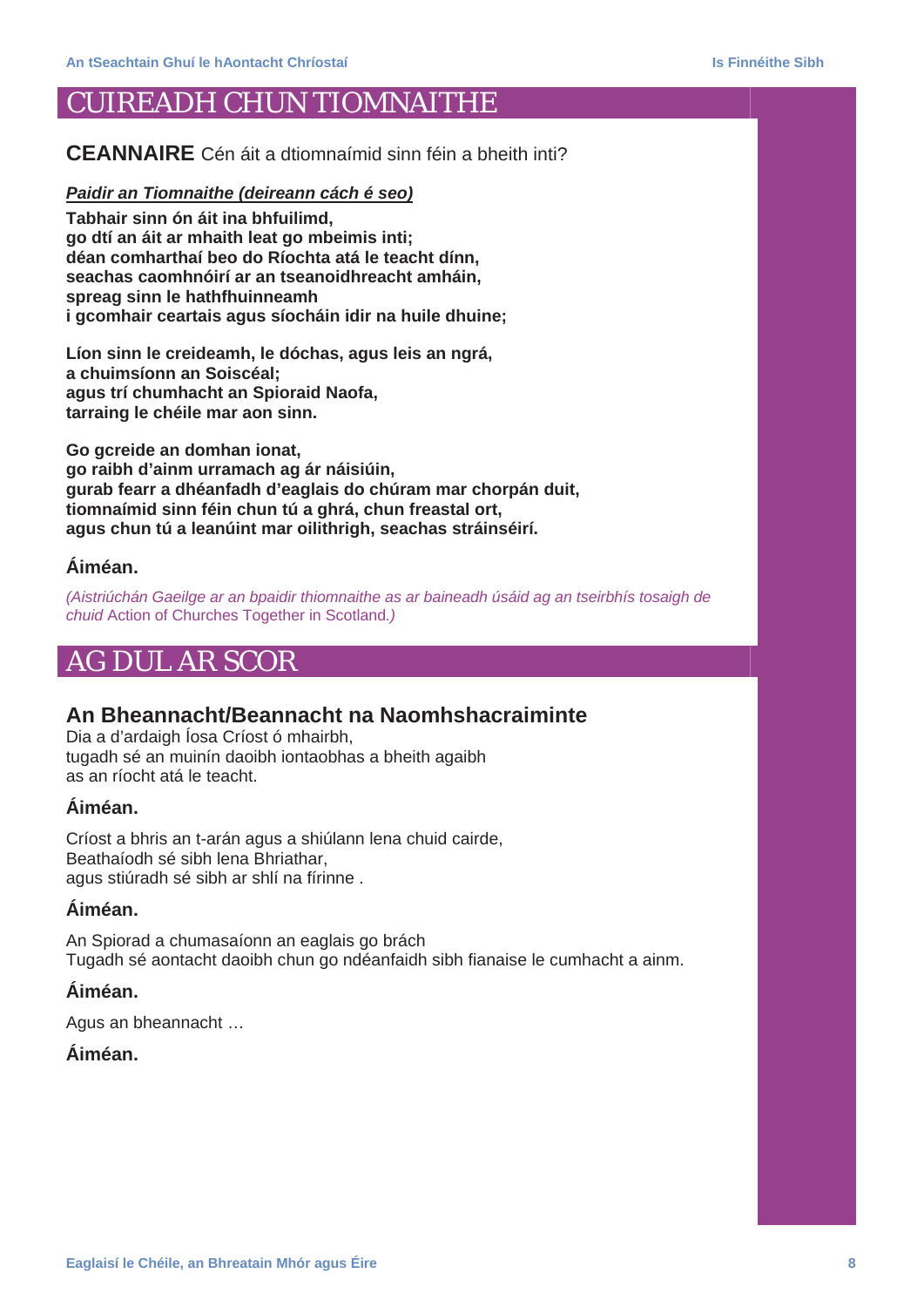### **Amhrán buíochais**

Is líonmhar ach sainiúil buanna an phobail, gairthe le dúshlán faoi Dia a ghrá, chun fianú a dhéanamh leis, chun a ghrá a thaispeáint ag saothrú dá ríocht de cheartas is shíocháin.

*Córas: Beidh lámh ag a bhfuil creideamh i misean Dé, Lucht taistil brionglóideach a spreagann, Ag roinnt ár saolta lena mbuailimid leo. Ag ofráil dóchais ar an aistear le Dia.* 

Talanna is buanna a chuirtear ar fáil, Bronntanais a thugtar de bhun tola, go réidh, Ag roinnt lena chéile le go n-aithneofaí Dia, beannaithe ag an Spiorad a bhfuil a láithreacht i ndáil.

### *Córas:*

Ag canadh is ag bácáil, ag áireamh is ag teagasc, cairdeas is compord is ag cóiriú an dín, cuartaíocht, seanmóireacht, ag cumhachtú nó ag guí, is iad seo iad na buanna a ofráilimid do Dhia.

### *Córas:*

Daoine ildánta, ach mar aon i gcuspóir, Ag teacht lena chéile mar theaghlach amháin. Ag roinnt an tSoiscéil is ag tacú dá chéile, Is é seo é ár ndóchas agus is é seo é ár sprioc.

### *Córas*

*:* 

Many yet one are the gifts of God's people



*© Lindsey Sanderson, arna atáirgeadh le caoinchead*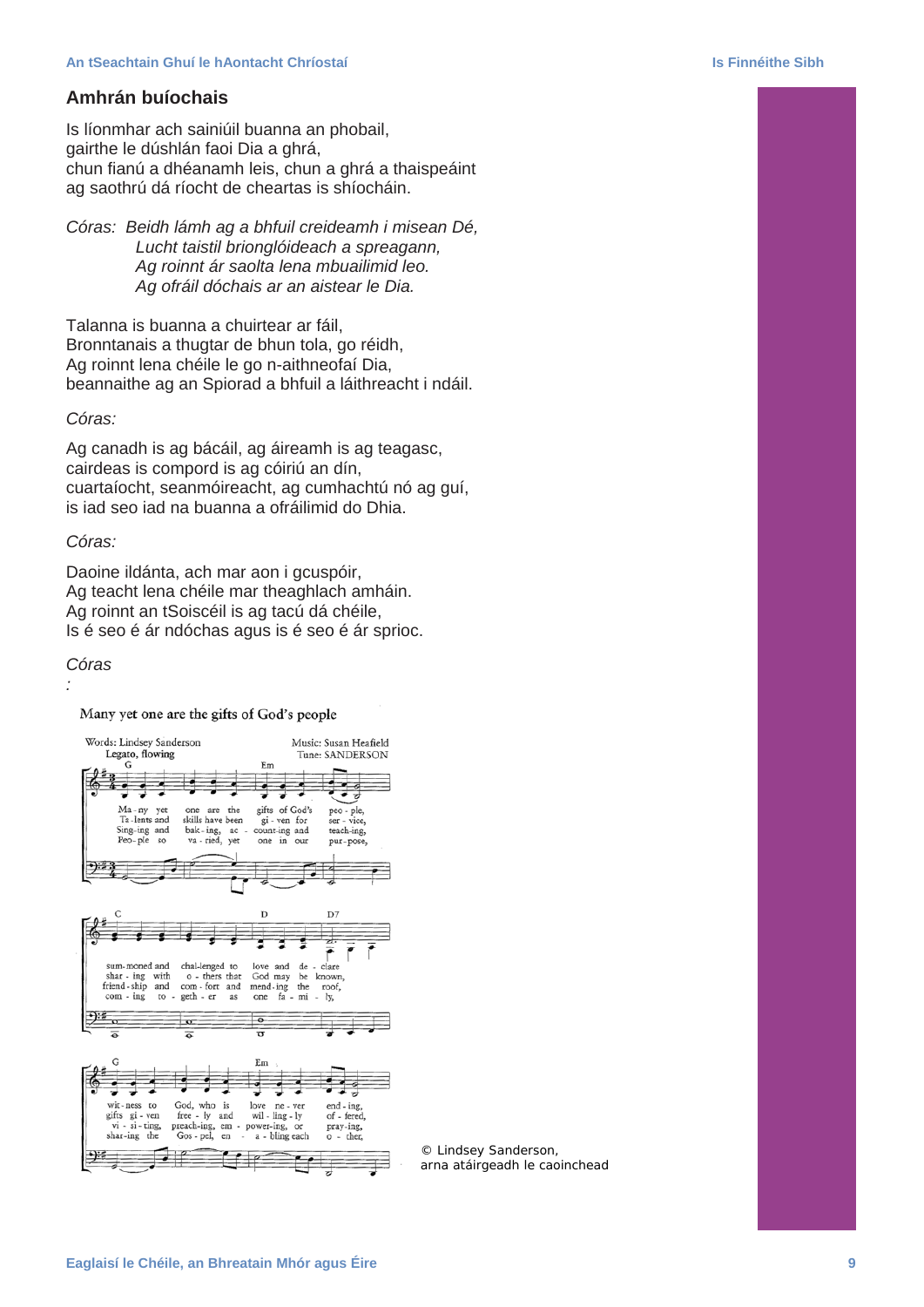### **Soiscéal Scoir**

le léamh ó dhoras na heaglaise.

*Ansin sheol sé amach iad chomh fada le Béatáine, Agus, ag ardú a lámh dó, bheannaigh iad. Agus le linn dó iad a bheannú, scar sé leo agus tógadh suas ar neamh é. Agus tar éis dóibh umhlú dó, chuaigh siad ar ais go Iarúsailéim agus áthas mór orthu, agus bhídís sa Teampall de ghnáth ag moladh agus ag beannú Dé. (Lúcas 24:50-53)* 

### **Ag seoladh amhráin amach**



'He is Lord of all' © John Bradley, arna atáirgeadh le caoinchead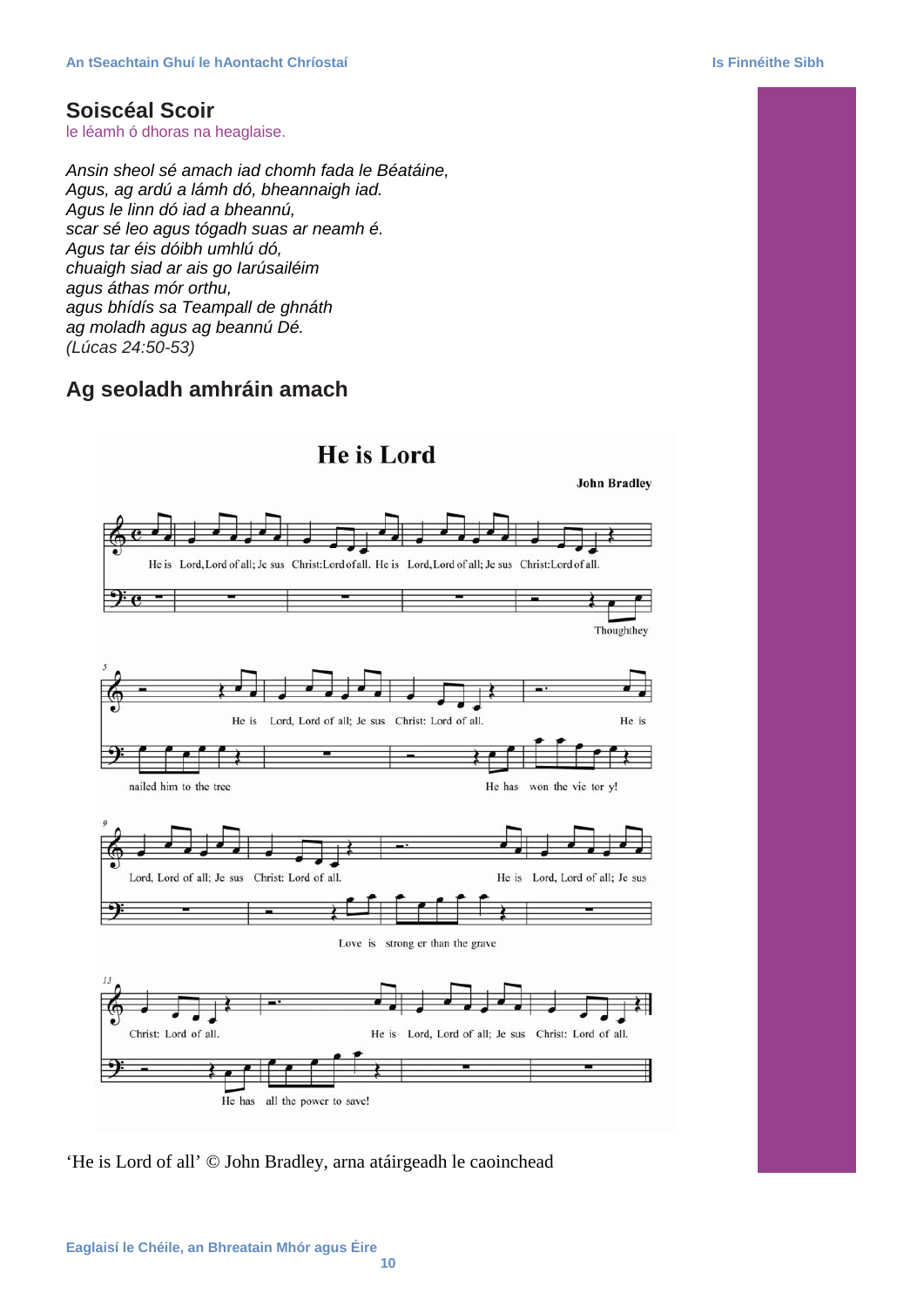## Ord Seirbhíse B

De réir mar a thagann daoine isteach, tugtar cártaí poist dóibh le comharthaí ceiste chun chinn orthu.

### **Ag cruinniú amhrán**

Tá fáil ar mholtaí ach dul go dtí leathanach na n-acmhainní breise ag an nasc seo a leanas: www.ctbi.org.uk/weekofprayer

**Fáilte agus tionscnamh** 

### **Iomann/Amhrán**

### **Léamh 1: Lúcas 24. 1-12**

*léigh ón bpobal* 

### **Dán: Cad a bheir daoibh a bheith ar lorg an bheo i measc na marbh?**

Maireann an cheist ar crochadh san aer roimh theacht anuas i dteagbháil dom i gceartlár m'anama

Cén fáth go bhfágtar thíos i bponc mé, agus an tsíocháin chomh gar sin dom? Cén fáth nach ndalltar mé in aghaidh an lae ag solas glé na cruinne cé? Cén fáth go mbeadh eagla orm fós cé go ndeir tú nach bhfuil ábhar eagla ann?

'Cuimhnigh' a deir guth de chogadh 'Ar an tslí inár labhair sé leat, Fill ar an tuama, Níl sé ann! Agus ní bheidh arís go brách!'

Ar an iomad focal a labhraím san urnaí, go n-ardaí cuid acu chun na bhflaitheas … go creide daoine eile ina ndeirim, go rithe siad chun an tuama, go bhfeice siad dóibh féin na héadaí lín, tite go talamh. Agus go ndéana siad iontas de ar an mbealach abhaile

*D'fhéadfaí amhrán, damhsa nó dráma a dhéanamh anseo.* 

### **Léamh 2: Lúcas 24.13-27**

*D'fhéadfadh trí ghlór ar leith é seo a léamh amach.* 

### **Dán: An tusa an t-aon duine amháin atá ag cur fút in Iarúsailéim atá in ainbhios ar na nithe a tharla ann sna laethanta seo?**

Ag gábháil an bhóthair chrua ar ais ó Iarúsailéim, an t-aer trom le díomá, le brón, caillteanas agus aiféala ("Agus sinne ag súil leis gurbh eisean a bhí chun Iosrael a fhuascailt?"). Bhí léirstean againn ar an stráinséir a bhí á choimeád féin ar chomhchéim linne. Cár fhios dúinne go ndéanfadh an compánach gan aithint seo é féin a nochtadh le gníomh chomh simplí le roinnt an bhuilín aráin?